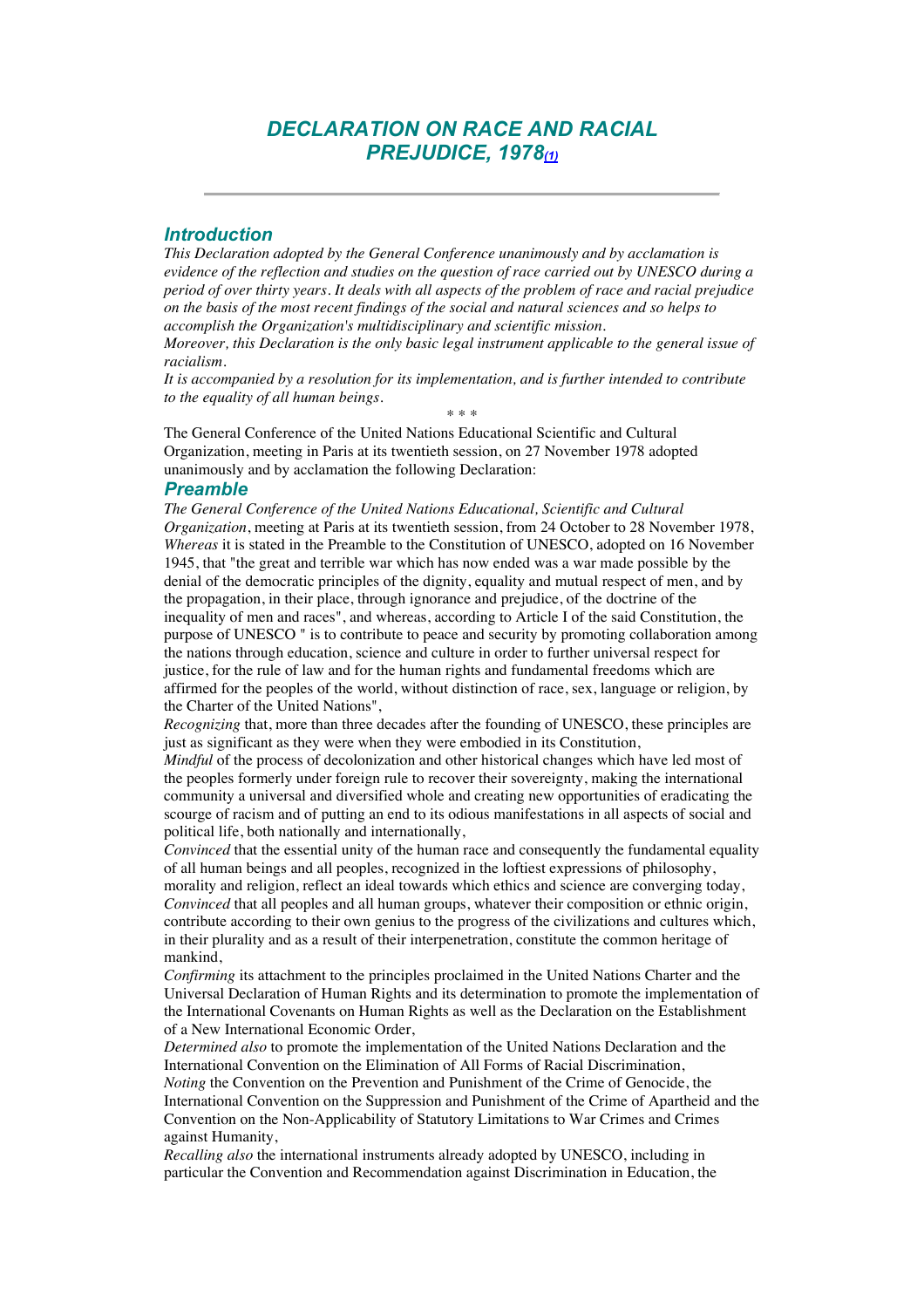Recommendation concerning the Status of Teachers, the Declaration of the Principles of International Cultural Co-operation, the Recommendation concerning Education for International Understanding, Co-operation and Peace and Education relating to Human Rights and Fundamental Freedoms, the Recommendations on the Status of Scientific Researchers, and the Recommendation on participation by the people at large in cultural life and their contribution to it,

*Bearing in mind* the four statements on the race question adopted by experts convened by UNESCO,

*Reaffirming* its desire to play a vigorous and constructive part in the implementation of the programme of the Decade for Action to Combat Racism and Racial Discrimination, as defined by the General Assembly of the United Nations at its twenty-eighth session,

*Noting* with the gravest concern that racism, racial discrimination, colonialism and apartheid continue to aflict the world in ever-changing forms, as a result both of the continuation of legislative provisions and government and administrative practices contrary to the principles of human rights and also of the continued existence of political and social structures, and of relationships and attitudes, characterized by injustice and contempt for human beings and leading to the exclusion, humiliation and exploitation, or to the forced assimilation, of the members of disadvantaged groups,

*Expressing its indignation* at these offences against human dignity, deploring the obstacles they place in the way of mutual understanding between peoples and alarmed at the danger of their seriously disturbing international peace and security,

*Adopts and solemnly proclaims* this Declaration on Race and Racial Prejudice:

## *Article 1*

1. All human beings belong to a single species and are descended from a common stock. They are born equal in dignity and rights and all form an integral part of humanity.

2. All individuals and groups have the right to be different, to consider themselves as different and to be regarded as such. However, the diversity of life styles and the right to be different may not, in any circumstances, serve as a pretext for racial prejudice; they may not justify either in law or in fact any discriminatory practice whatsoever, nor provide a ground for the policy of apartheid, which is the extreme form of racism.

3. Identity of origin in no way affects the fact that human beings can and may live differently, nor does it preclude the existence of differences based on cultural, environmental and historical diversity nor the right to maintain cultural identity.

4. All peoples of the world possess equal faculties for attaining the highest level in intellectual, technical, social, economic, cultural and political development.

5. The differences between the achievements of the different peoples are entirely attributable to geographical, historical, political, economic, social and cultural factors. Such differences can in no case serve as a pretext for any rank-ordered classification of nations or peoples.

## *Article 2*

1. Any theory which involves the claim that racial or ethnic groups are inherently superior or inferior, thus implying that somewould be entitled to dominate and eliminate others, presumed to be inferior, or which bases value judgements on racial differentiation, has no scientific foundation and is contrary to the moral and ethical principles of humanity.

2. Racism includes racist ideologies, prejudiced attitudes, discriminatory behaviour, structural arrangements and institutionalized practices resulting in racial inequality as well as the fallacious notion that discriminatory relations between groups are morally and scientifically justifiable; it is reflected in discriminatory provisions in legislation or regulations and discriminatory practices as well as in anti-social beliefs and acts; it hinders the development of its victims, perverts those who practise it, divides nations internally, impedes international cooperation and gives rise to political tensions between peoples; it is contrary to the fundamental principles of international law and, consequently, seriously disturbs interinternational peace and security.

3. Racial prejudice, historically linked with inequalities in power, reinforced by economic and social differences between individuals and groups, and still seeking today to justify such inequalities, is totally without justification.

## *Article 3*

Any distinction, exclusion, restriction or preference based on race, colour, ethnic or national origin or relgious intolerance motivated by racist considerations, which destroys or compromises the sovereign equality of States and the right of peoples to self-determination, or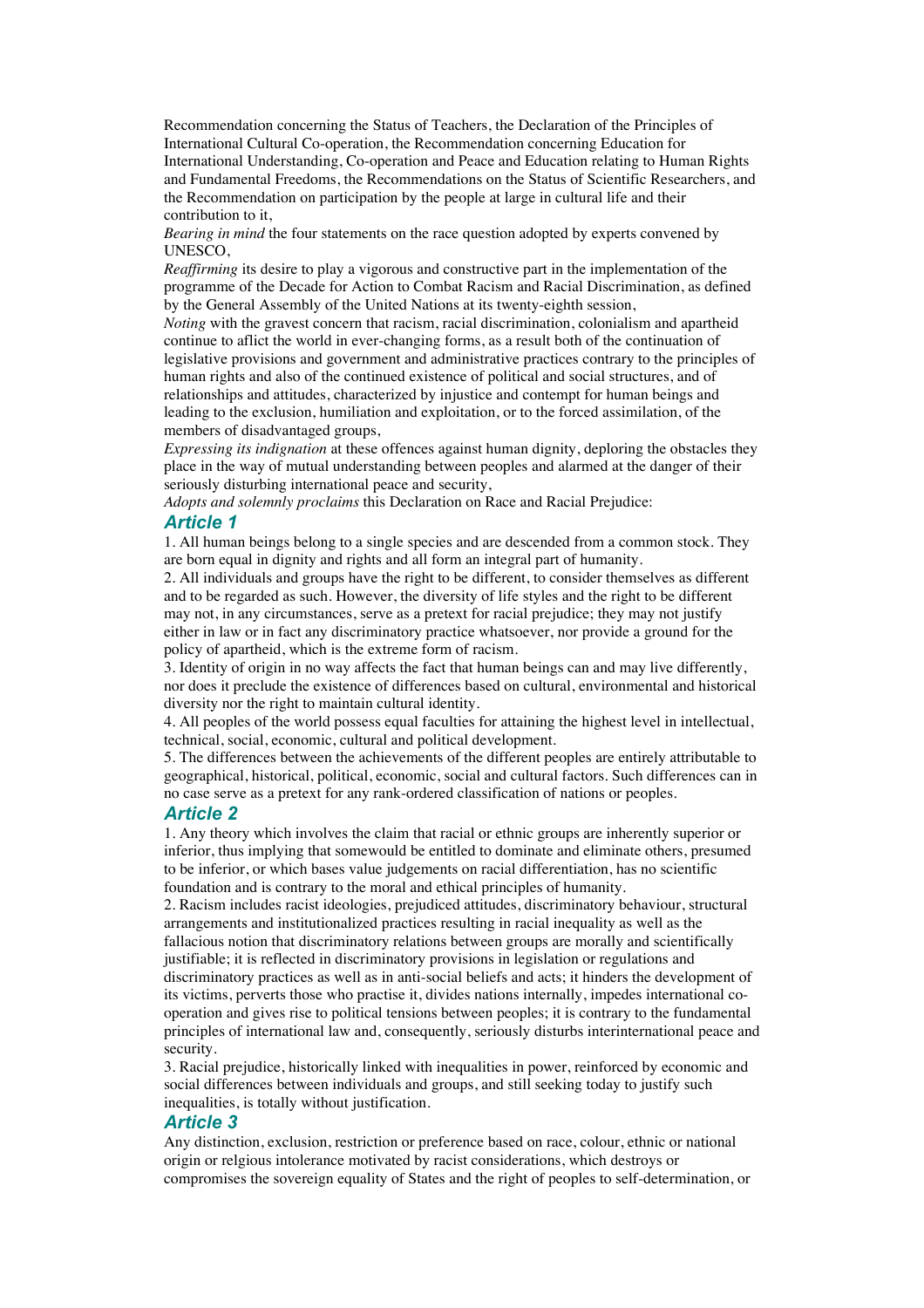which limits in an arbitrary or discriminatory manner the right of every human being and group to full development is incompatible with the requirements of an international order which is just and guarantees respect for human rights; the right to full development implies equal access to the means of personal and collective advancement and fulfilment in a climate of respect for the values of civilizations and cultures, both national and world wide.

#### *Article 4*

1. Any restriction on the complete self-fulfilment of human beings and free communication between them which is based on racial or ethnic considerations is contrary to the principle of equality in dignity and rights; it cannot be admitted.

2. One of the most serious violations of this principle is represented by apartheid, which, like genocide, is a crime against humanity, and gravely disturbs international peace and security. 3. Other policies and practices of racial segregation and discrimination constitute crimes against the conscience and dignity of mankind and may lead to political tensions and gravely endanger international peace and security.

### *Article 5*

1. Culture, as a product of all human beings and a common heritage of mankind, and education in its broadest sense, offer men and women increasingly effective means of adaptation, enabling them not only to affirm that they are born equal in dignity and rights, but also to recognize that they should respect the right of all groups to their own cultural identity and the development of their distinctive cultural life within the national and international contexts, it being understood that it rests with each group to decide in complete freedom on the maintenance, and, if appropriate, the adaptation or enrichment of the values which it regards as essential to its identity.

2. States, in accordance with their constitutional principles and procedures, as well as all other competent authorities and the entire teaching profession, have a responsibility to see that the educational resources of all countries are used to combat racism, more especially by ensuring that curricula and textbooks include scientific and ethical considerations concerning human unity and diversity and that no invidious distinctions are made with regard to any people; by training teachers to achieve these ends; by making the resources of the educational system available to all groups of the population without racial restriction or discrimination; and by taking appropriate steps to remedy the handicaps from which certain racial or ethnic groups suffer with regard to their level of education and standard of living and in particular to prevent such handicaps from being passed on to children.

3. The mass media and those who control or serve them, as well as all organized groups within national communities, are urged with due regard to the principles embodied in the Universal Declaration of Human Rights, particularly the principle of freedom of expression - to promote understanding, tolerance and friendship among individuals and groups and to contribute to the eradication of racism, racial discrimination and racial prejudice, in particular by refraining from presenting a stereotyped, partial, unilateral or tendentious picture of individuals and of various human groups. Communication between racial and ethnic groups must be a reciprocal process, enabling them to express themselves and to be fully heard without let or hindrance. The mass media should therefore be freely receptive to ideas of individuals and groups which facilitate such communication.

#### *Article 6*

1. The State has prime responsibility for ensuring human rights and fundamental freedoms on an entirely equal footing in dignity and rights for all individuals and all groups.

2. So far as its competence extends and in accordance with its constitutional principles and procedures, the State should take all appropriate steps, *inter alia* by legislation, particularly in the spheres of education, culture and communication, to prevent, prohibit and eradicate racism, racist propaganda, racial segregation and apartheid and to encourage the dissemination of knowledge and the findings of appropriate research in natural and social sciences on the causes and prevention of racial prejudice and racist attitudes, with due regard to the principles embodied in the Universal Declaration of Human Rights and in the International Covenant on Civil and Political Rights.

3. Since laws proscribing racial discrimination are not in themselves sufficient, it is also incumbent on States to supplement them by administrative machinery for the systematic investigation of instances of racial discrimination, by a comprehensive framework of legal remedies against acts of racial discrimination, by broadly based education and research programmes designed to combat racial prejudice and racial discrimination and by programmes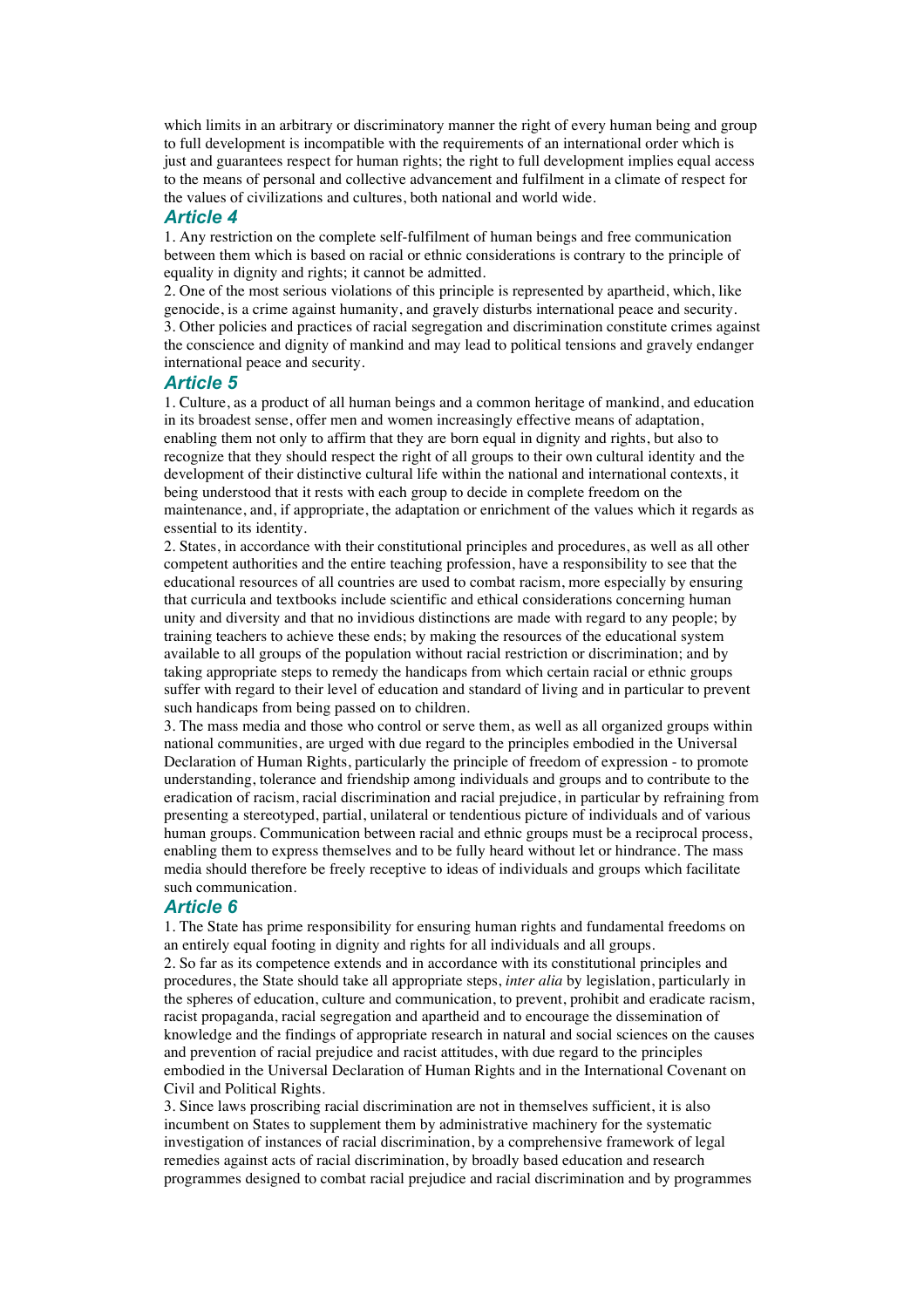of positive political, social, educational and cultural measures calculated to promote genuine mutual respect among groups. Where circumstances warrant, special programmes should be undertaken to promote the advancement of disadvantaged groups and, in the case of nationals, to ensure their effective participation in the decision-making processes of the community.

#### *Article 7*

In addition to political, economic and social measures, law is one of the principal means of ensuring equality in dignity and rights among individuals, and of curbing any propaganda, any form of organization or any practice which is based on ideas or theories referring to the alleged superiority of racial or ethnic groups or which seeks to justify or encourage racial hatred and discrimination in any form. States should adopt such legislation as is appropriate to this end and see that It is given effect and allied by all their services, with due regard to the principles embodied in the Universal Declaration of Human Rights. Such legislation should form part of a politival, economic and social framework conducive to its impelementation. Individuals and other legal entities, both public and private, must conform with such legislation and use all appropriate means to help the population as a whole to understand and apply it.

## *Article 8*

1. Individuals, being entitled to an economic, social, cultural and legal order, on the national and international planes, such as to allow them to exercise all their capabilities on a basis of entire equality of rights and opportunities, have corresponding duties towards their fellows, towards the society in which they live and towards the international community. They are accordingly under an obligation to promote harmony among the peoples, to combat racism and racial prejudice and to assist by every means available to them in eradicating racial discrimination in all its forms.

2. In the field of racial prejudice and racist attitudes and practices, specialists in natural and social sciences and cultural studies, well as scientific organizations and associations, are called upon to undertake objective research on a wide interdisciplinary basis; all States should encourage them to this end.

3. It is, in particular, incumbent upon such specialists to ensure by all means available to them. that their research findings are not misinterpreted, and also that they assist the public in understanding such findings.

## *Article 9*

1. The principle of the equality in dignity and rights of all human beings and all peoples, irrespective of race, colour and origin, is a generally accepted and recognized principle of international law. Consequently any form of racial discrimination practised by a State constitutes a violation of international law giving rise to its international responsibility. 2. Special measures must be taken to ensure equality in dignity and rights for individuals and groups wherever necessary, while ensuring that they are not such as to appear racially discriminatory. In this respect, particular attention should be paid to racial or ethnic groups which are socially or economically disadvantaged, so as to afford them, on a completely equal footing and without discrimination or restriction, the protection of the laws and regulations and the advantages of the social measures in force, in particular in regard to housing, employment and health; to respect the authenticity of their culture and values; and to facilitate their social and occupational advancement, especially through education.

3. Population groups of foreign origin, particularly migrant workers and their families who contribute to the development of the host country, should benefit from appropriate measures designed to afford them security and respect for their dignity and cultural values and to facilitate their adaptation to the host environment and their professional advancement with a view to their subsequent reintegration in their country of origin and their contribution to its development; steps should be taken to make it possible for their children to be taught their mother tongue.

4. Existing disequilibria in international economic relations contribute to the exacerbation of racism and racial prejudice; all States should consequently endeavour to contribute to the restructuring of the international economy on a more equitable basis.

#### *Article 10*

International organizations, whether universal or regional, governmental or non-governmental, are called upon to co-operate and assist, so far as their respective fields of competence and means allow, in the full and complete implementation of the principles set out in this Declaration, thus contributing to the legitimate struggle of all men, born equal in dignity and rights, against the tyranny and oppression of racism, racial segregation, apartheid and genocide,